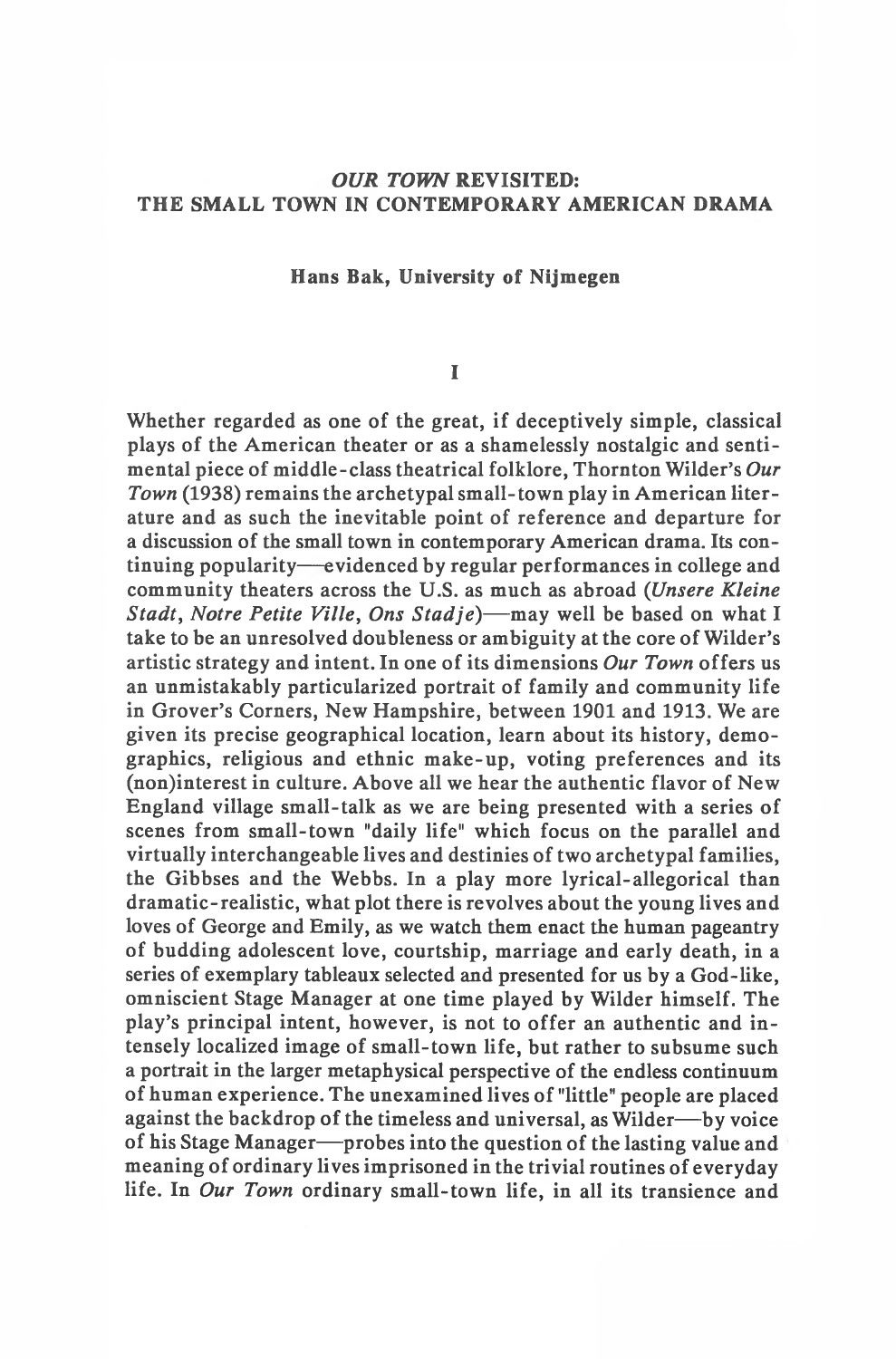evanescence, becomes a ritual enactment of cosmic, permanent events. Here, also, emerges the play's curious doubleness, as Wilder points up the pathethic narrowness of "little" lives with irony and affection, even as he posits a fundamental significance for such lives by playing them out against the transcending backdrop of "the Mind of God."<sup>1</sup> Grover's Corners thus becomes a microcosm of humanity, its hopes and anxieties those of all human beings at all times in all places.

In offering us a celebration of the special value of the ordinary Wilder has resorted to a double strategy: his play shamelessly bets on the nostalgia and sentimentality of audience identification ("We all know how it is," the Stage Manager observes recurrently), even as it ends by exposing the "tragic waste"<sup>2</sup> involved in the lack of awareness marking such lives. On the one hand, the play explicitly invites us to identify with a small-town world of middle-class bourgeois values located in a pre-World War I past, a nostalgic memory of a world that was pastoral, benign, orderly, and safe, in which one did not have to lock one's front door against burglars never seen, in which the constable making his evening round reassuringly kept watch over the good and virtuous— a cosmos of fixed certainties in which even the most ordinary life has its place and significance, in which all is enveloped reassuringly in the "Mind of God." In the world of *Our Town* what little glimpses we catch of possible frictions, anxieties or disturbances— the lack of concern for social justice voiced by the Belligerent Man, the unhappy life (later suicide) of a drunken church organist, the "cruelty" of sending women, like Mrs. Webb, into marriage "blind as a bat" (69)— are downplayed and ironed out into a soothing universalism.

On the other hand, Wilder seems to want to subvert the reassurance of such universalism by offering us a vision of the tragic failure of human consciousness. This doubleness is illuminated most clearly by the ambiguous role played by the Stage Manager who (much like the narrator in Stephen Leacock's *Sunshine Sketches of a Little Town* [1912]) is both the embodiment of the small-town spirit and in possession of a higher, transcendent perspective. Intimately acquainted with the folkways and the foibles of his town, he can invite us to identify nostalgically with its enactment of the eternal human pageantry. At the same time, since he is able to move back and forth freely and fluidly in time, he can offer us past, present and future, a perspective of timelessness which points up the tragic deficiencies of human life. Thus, we learn about the times

**Thornton Wilder, Our Town, The Skin of Our Teeth, The Matchmaker (Harmondsworth: Penguin, 1962), p. 49. All subsequent references to Our Town or to Wilder's "Preface" will be to this edition and will be given parenthetically in the text.**

**<sup>2</sup> Rex Burbank, Thornton Wilder (New York: Twayne, 1961), p. 94.**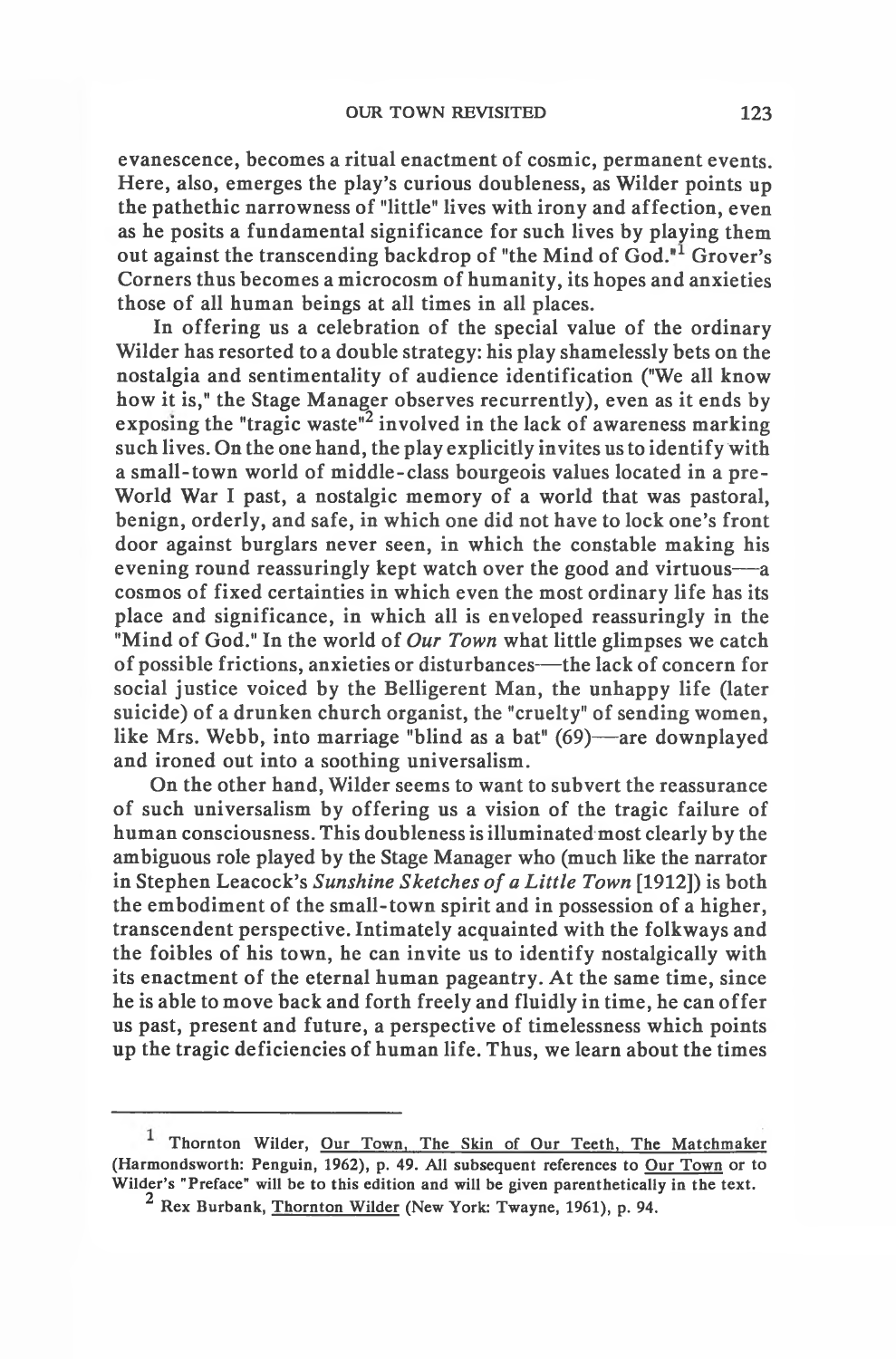and circumstances of the deaths of Dr. and Mrs. Gibbs before we first see them in the play: as a result, the nostalgic screen through which we see them act out their little lives is further affected by our conscious and foregrounded knowledge of their ultimate deaths. Similarly, the Stage Manager, this time acting as the minister conducting the wedding ritual, can both affirm love and marriage as the perennial cosmic principle — the "pushing and contriving" of "nature" (50)— and ponder, apparently without a trace of cynicism or irony: "I've married over two hundred couples in my day. Do I believe in it? I don't know. ... Once in a thousand times it's interesting" (73).

The tragic element in Wilder's vision, while latently present throughout the play, emerges in full force in its last scene, which centers upon Emily's premature death-in-childbirth. The earlier summons to nostalgic identification ("We all know how it is") now is extended to include the reality of death. Wilder offers us a vision of death as the weaning away and burning out of the earthly and specific (merely the transient and evanescent), and the ultimate illumination of the "something way down deep that is eternal about every human being." The dead, growing indifferent to earthly concerns like love and material possession, are "waitin' for the eternal part in them to come out clear" (76), a vision that is offered as sustaining rather than disturbing. What Wilder *did* intend to be a disturbing and tragic moment is the final insight granted Emily as she is allowed by the Stage Manager (who this time acts his proper role as God-like manipulator of human destiny) to relive her twelfth birthday. Disregarding his warning that "you not only live it; but you watch yourself living it" (83), she finds it unbearable to live through small-town life from the perspective of immortality, as she is brought to the full awareness (Wilder's central truth) of the tragic waste and blindness of human life: our failure to appreciate the priceless value and significance of life— even and especially such small and ordinary lives as those lived in Grover's Corners*— as we are living it.* Wilder's celebration of the wonder and value of the ordinary is thus offset by his tragic understanding that mostly in our mortal state we human beings are too "blind" (89), "troubled" (82), and "in the dark" (82) to really *see* the value of life. "Oh, earth, you're too wonderful for anybody to realize you," Emily cries out, and then, turning to the stage manager, asks: "Do human beings ever realize life while they live it— every, every minute?" No, is the answer, "the saints and poets, maybe— they do some" (89). It is, of course, part of the effect of Wilder's double strategy to place the audience among those exceptionally gifted to perceive.

The doubleness of *Our Town* is underscored by Wilder's choice of an anti-realistic dramatic form and staging technique, which found its source (so he tells us in a 1958 preface to his plays) in the "dissatis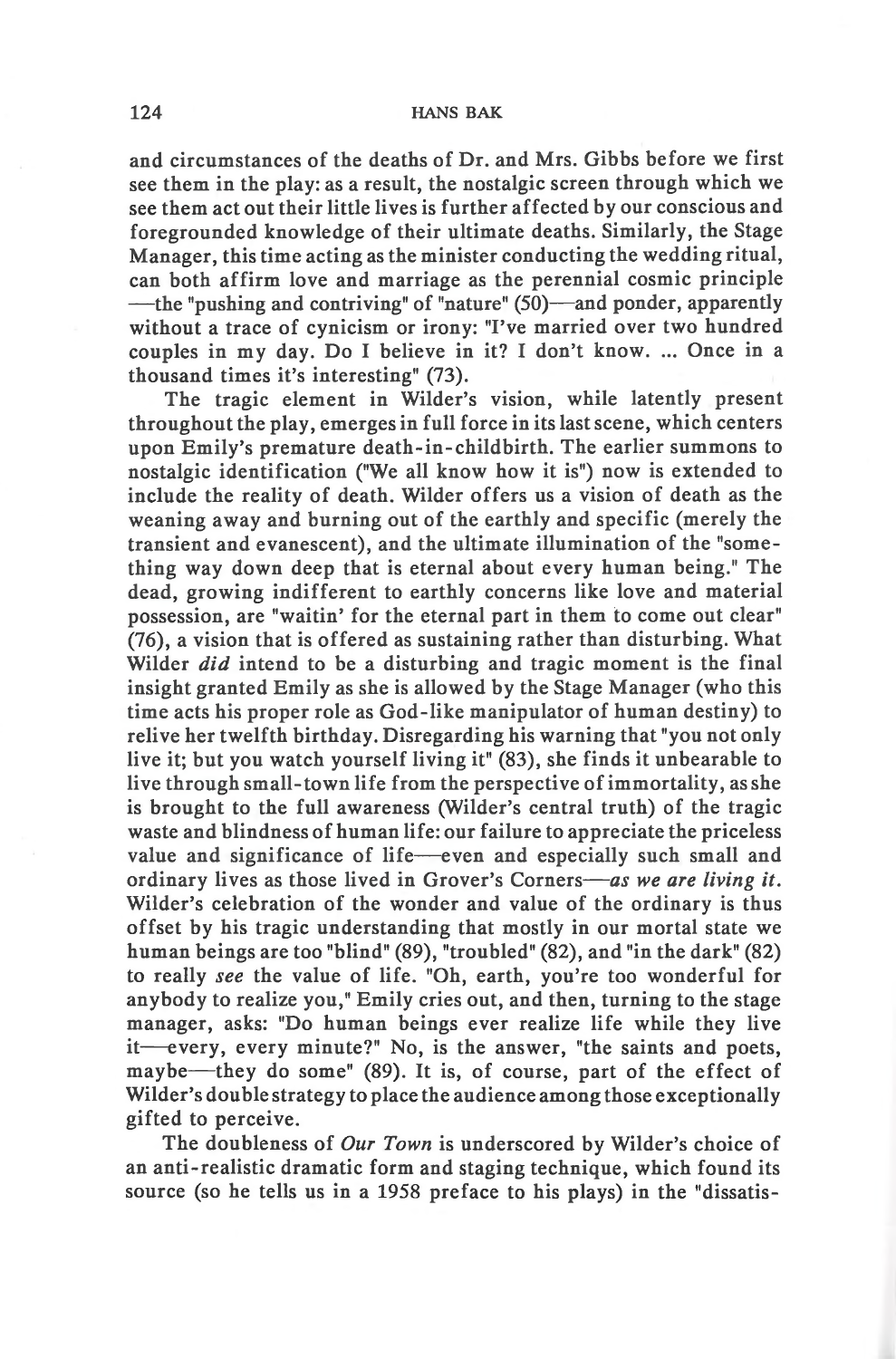faction" he came to feel in the late 1920s with a theater which was "evasive," which "did not wish to draw upon its deeper potentialities," which "aimed to be *soothing.* The tragic had no heat; the comic had no bite; the social criticism failed to indict us with responsibility.<sup>"3</sup> Such a theater, Wilder argued, was essentially the product of "the rise of the middle classes" since the nineteenth century:

**They distrusted the passions and tried to deny them. Their questions about the nature of life seemed to be sufficiently answered by the demonstration of financial status and by conformity to some clearly established rules of decorum. These were precarious positions; abysses yawned on either side. The air was thick with questions that must not be asked. These audiences fashioned a theater which could not disturb them. They thronged to melodrama ... and to sentimental drama ... and to comedies in which the characters were so represented that they always resembled someone else and not oneself. (9)**

By contrast, Wilder envisioned a theater that could elicit a response of "belief," based on a "form of knowledge which Plato called 'recollection'" (7). The theater, Wilder advanced, was best suited to awaken this recollection through its double ability to portray both individual and general experience: "It is through the theater's power to raise the exhibited individual action into the realm of idea and type and universal that it is able to evoke our belief" (11).

This, then, forms the justification for Wilder's use of a non-realistic staging technique: as in Japanese "No" theater, stage settings and props (except an occasional chair, barrel or ladder) are eliminated, and actors resort to pantomime instead of realistic character acting. It is of the essence of the play (a crucial feature lost in the "realistic" 1940 film version of Sol Lesser)<sup>4</sup> that Mrs. Gibbs pull up an "imaginary window shade" in her kitchen (24), that the newspaperboy hurl "imaginary" newspapers into imaginary doorways (24), and that the milkman walk beside "an invisible horse and wagon" and carry "an imaginary rack with milk bottles" (26). The audience's imagination not being distracted by specifics, it is asked to actively imagine the invisible and thus to "see" the ordinary in a fresh way. Characters act out the routines of everydayness as in a vacuum of time and space, becoming universal types or allegorical abstractions in the process. The self-conscious theatricality of the play is further foregrounded by Wilder's use of the Stage Manager

<sup>3</sup> **Wilder's 1958 "Preface" is reprinted in the 1962 Penguin edition. The quote appears** on p. 8.

**For Wilder's ambivalent cooperation with Lesser's film version, which altered crucial aspects of the play both in techniques of presentation and in matters of plot and characterization, see Linda Simon, Thornton Wilder: His World (Garden City, New York: Doubleday, 1979), pp. 152-56.**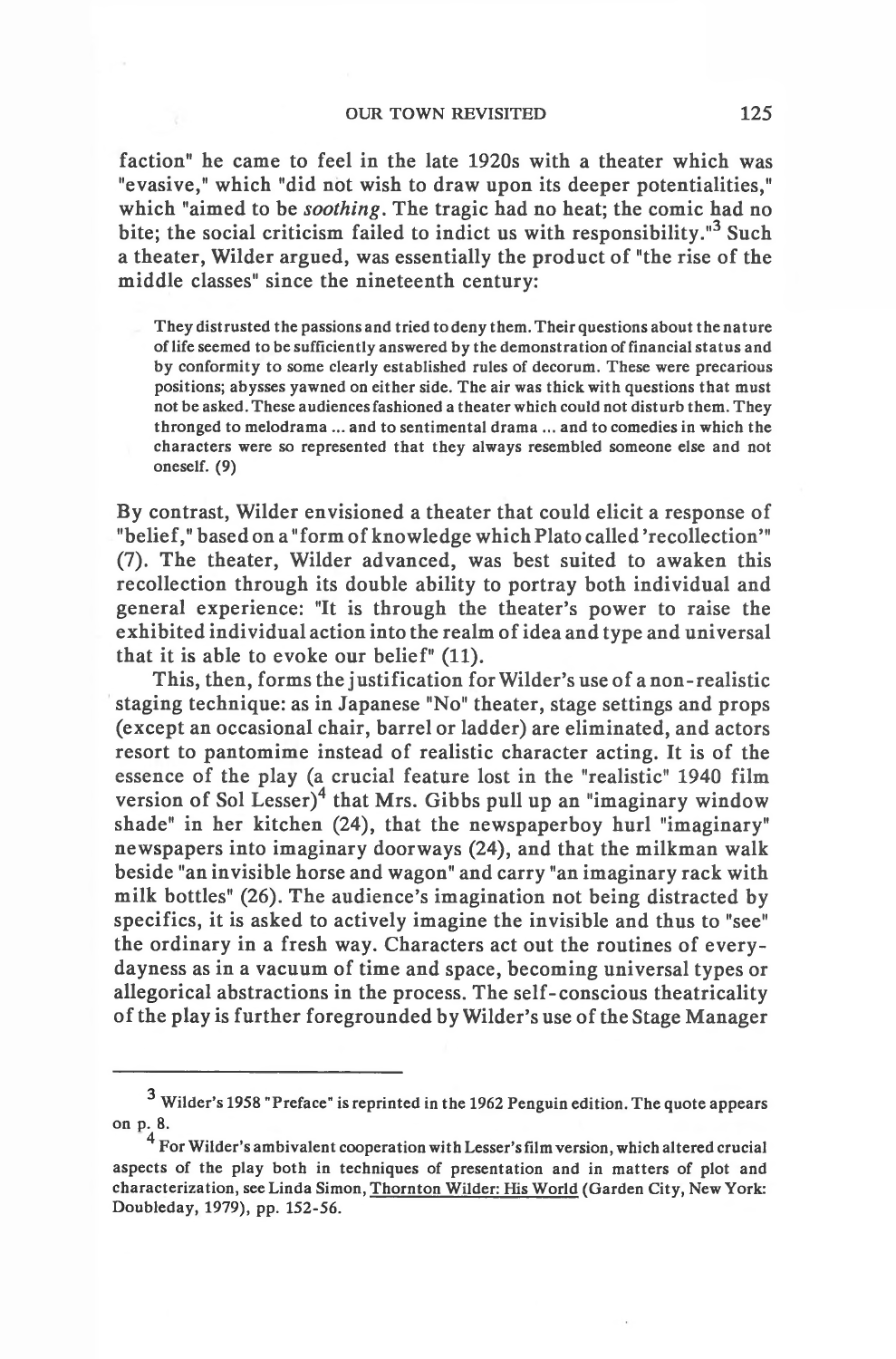(a device most probably borrowed from Pirandello)<sup>5</sup> who disrupts the realistic illusion by recurrently shifting roles and inviting questions from the audience, who provides moral comment and transcendent perspective, and who orders, selects and frames the various scenes presented into exemplary and static tableaux rather than episodes in an unfolding realistic plot. As we have seen, the effect of Wilder's foregrounded theatricalism was curiously double: a non-realistic, non-specific staging which pointed up the universality of the play's meaning fostered precisely the degree of "recollection" Wilder demanded, while it induced enough of a sense of distance in the audience to preclude the play from lapsing into bathos and sentimentality. Wilder could thus both shamelessly bet on the nostalgia and sentimentality of bourgeois audience identification with a small-town mode of life long lost, and turn such a complacent and uncritical identification against itself by pointing up our tragic "ignorance and blindness" (89) to the wonder and the beauty of the ordinary.

It is perhaps the play's ultimate weakness that it fails to make that final insight truly disturbing, fails to offer it as a sufficiently strong and inescapable antidote to the nostalgia of "recollection." Though Wilder himself was reputedly outraged that his first director had brought down his "cosmic drama" to "the level of Norman Rockwell's small- town scene painting,"6 and though critics have argued that to look upon *Our Town* as a quaint period-piece treatment of small-town life is to ignore Wilder's more general, metaphysical and tragic intent, at a very fundamental level the play affirms the very values it partly ironizes and exposes. Wilder's use of the gimmickry of modernist drama, though ostensibly intended to make his audience "see" the value of life in freshly imaginative terms and to confront it with the tragic failure of human

**<sup>5</sup> Cf. C. W. E. Bigsby, A Critical Introduction toTwentieth- Century American Drama. Volume One: 1900-1940 (Cambridge: Cambridge University Press, 1982), pp. 259-60.**

**<sup>6</sup> David Castronovo, Thornton Wilder (New York: Ungar, 1986), p. 91. In his 1958 preface Wilder had emphasized: "Our Town is not offered as a picture of life in a New Hampshire village; or as a speculation about the conditions of life after death .. . . It is an attempt to find a value above all price for the smallest events in our daily life. I have made the claim as preposterous as possible, for I have set the village against the largest dimensions of time and space.... Each individual's assertion to an absolute reality can only be inner, very inner.... Our claim, our hope, our despair are in the mind— not in things, not in 'scenery'. Molière said that for the theatre all he needed was a platform and a passion or two. The climax of this play needs only five square feet of boarding and the passion to know what life means to us" (12). To producer Jed Harris Wilder observed in a similar vein that the play was not to be regarded as "a picture of rural manners"— "The subject of the play I wrote is: The trivial details of human life in reference to a vast perspective of time, of social history and of religious ideas" (quoted in Bigsby, A Critical Introduction, p. 264).**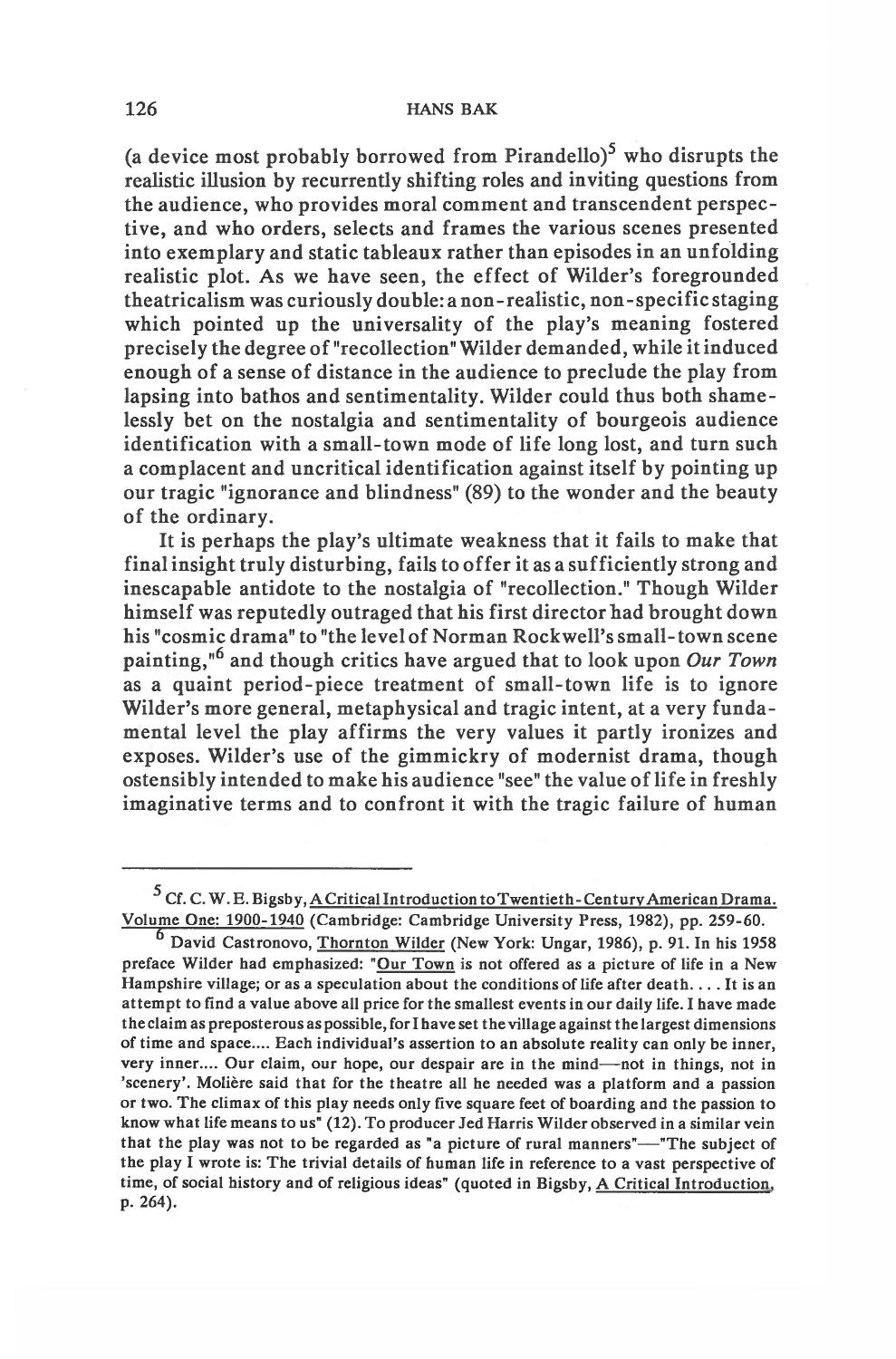consciousness, is not finally subversive: on the one hand, it seems to urge the audience to a re-examination of its lives by undermining traditional forms of perception and conventional expectations of "theater"; on the other hand, it makes it too easy for the audience to seek refuge in nostalgic "recollection" of its folksy, bourgeois scenes, soothed by Wilder's reassuring adage that there *is* meaning and value in such unexamined lives, even if we do not normally perceive it. For all his intentions to the contrary, Wilder's play ultimately pushes not towards disturbance but assurance, towards reconciliation rather than conflict, towards acceptance and submission rather than resistance and confrontation. If the emphatically foregrounded theatricality works against and continuously interrrupts too close and sentimental an identification with the simple small-town life of Grover's Corners, still in its overall effect the play bets on nostalgia for an earlier, simpler, more rural and pastoral America which it offers, if not as actual "reality," then as a highly stylized image which has the force and resonance of popular and national myth.<sup>7</sup>

What identification the play bets on may well be diminished today by an awareness of the distance between our world and Wilder's. In 1938, with a world on the brink of economic collapse and the brutality of war, audiences may have been more ready to embrace a soothing and reassuring vision of the worth and significance of little lives, of all life. Fiftyodd years later we are more likely to be appalled by the play's schoolmasterish didacticism, by its social and moral conservatism ("you don't want to be the first to fly in the face of custom," George is told on the verge of marriage [57]), by its silencing of those who do not partake in the dominant discourse of small-town life ("Polish Town's across the

<sup>7</sup> **Such unresolved inner contradictions also help to explain the ambivalent responses many critics have felt (and continue to feel) about the play. Mary McCarthy's retrospective response is not untypical; in 1956 she observed: "I remember how uneasy I felt when I decided that I liked Thornton Wilder's Our Town. Could this mean that there was something the matter with me? Was I starting to sell out?" (McCarthy's original review and her later response are quoted and discussed in Linda Simon, Thornton Wilder: His World, pp. 139-40). More recent critical evaluations show a continuing lack of consensus. Thus, for Rex Burbank, "the vision Wilder offers of the human condition in Our Town is essentially tragic. It is a picture of the priceless value of even the most common and routine events in life and of the tragic waste of life through failure to realize the value of every moment" (Thornton Wilder [1961], p. 90). For David Castronovo Wilder's tableaux are "frightening fixtures of our lives," and the play, even if marred by "hokum" and "didacticism,"offers usa "striking fusion offolk art and existential dread" (Thornton Wilder [1986], pp. 89-90). For Christopher Bigsby, finally, Wilder's is "an anti-tragic stance.... Where the tragic spirit regrets the victory of the timeless and the universal over the individual, Wilder celebrates it, finding in this the justification for that individual, the key to his significance.... It is a drama without conflict. His characters struggle neither with fate nor with history" (A Critical Introduction [1982], p. 268).**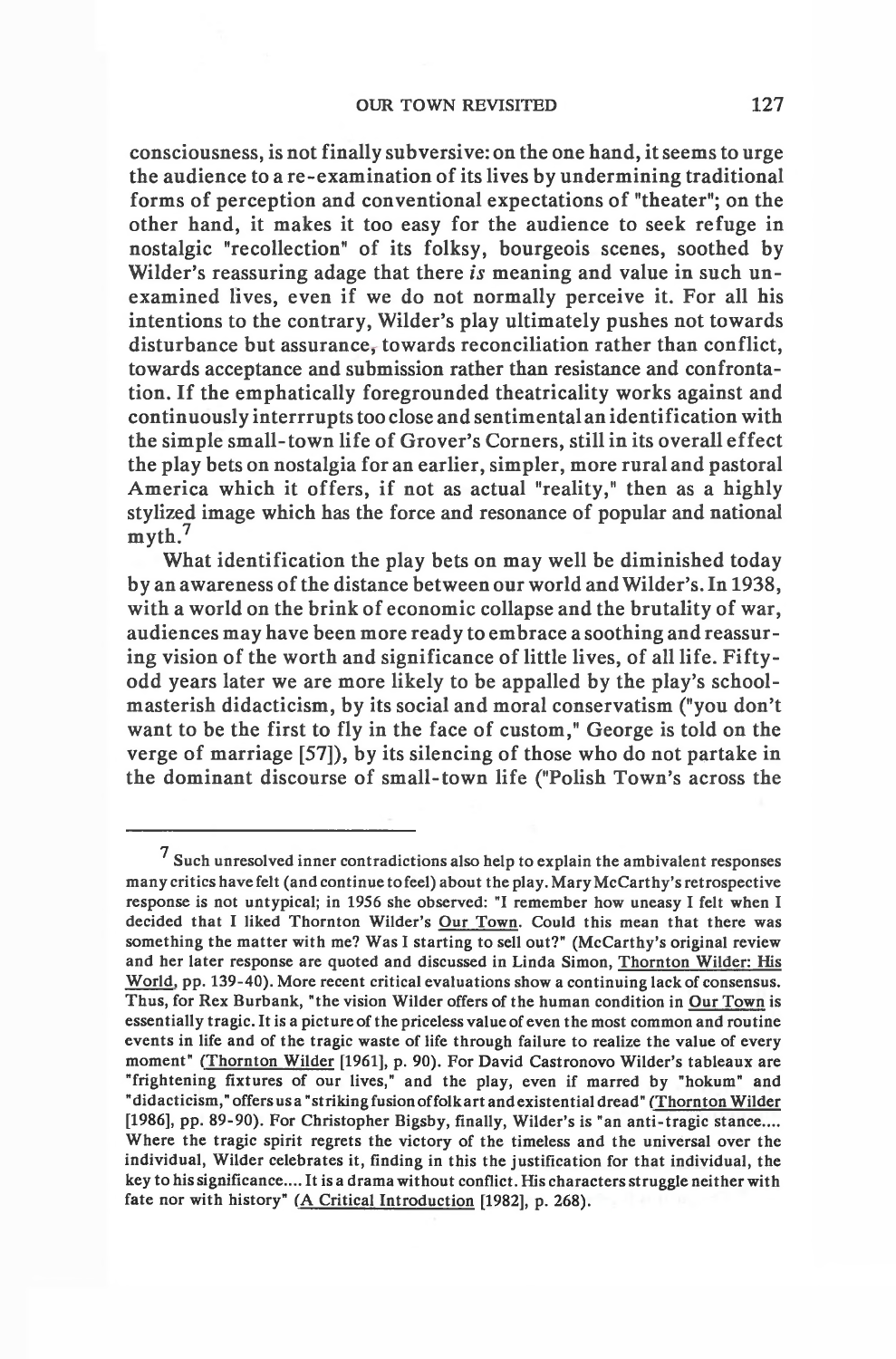### **128 HANS BAK**

tracks, and some Canuck families" [22]) and hence remain voiceless, as well as by the images it offers of the lives of men and women: the former obedient citizens devoted to family and community, unadventuresome husbands who grow jealous when their wives stay out too late after choir practice (their only social diversion), the latter "cackling chickens" who are reduced to domesticity and housekeeping subservience (stringing beans and feeding chickens), their dreams circumscribed, their roles carefully presided over by benignly patriarchal husbands, their only leadership exerted in the managing of weddings, their resignation to woman's lot being celebrated as a silent mode of heroism:

**[STAGE MANAGER:] And there's Mrs Gibbs and Mrs Webb come down to make breakfast, just as though it were an ordinary day. I don't have to point out to the women in my audience that those ladies they see before them, both of those ladies cooked three meals a day— one of 'em for twenty years, the other for forty— and no summer vacation. They brought up two children a piece, washed, cleaned the house — and never a nervous breakdown. (51)**

Such passages reveal that *Our Town* can no longer bet on the unspoken assumption of a common ground between playwright and audience (unless, perhaps, it be a very old and very small-town audience). It may well be that Wilder's appeal to audience identification will no longer work in a world in which feminism and multiculturalism have become "facts" of American life: even if we can still be moved by his evocation of the "tragic waste" in human consciousness, the specifics of his vision today work against an acceptance of the metaphysical perspective. Seen in the light of the current multiculturalist debate, Wilder's universalism emerges as limited, parochial and false: his is a white, western, patriarchal, Anglo-protestant evocation of the national myth of a monocultural small-town America which, even if we look upon it less as a reality than a "literary conceit,"8 is increasingly precarious to maintain. Wilder's America has become curiously quaint and unrecognizable.

#### **II**

To move from *Our Town* to images of small-town life in contemporary drama is to be conscious of crossing a great divide and entering a world in which soothing assurances are no longer forthcoming, in which oblique ironies and grotesque reversals have become ways of dealing with the incontrovertible realities of irrational violence, racism, loss and alienation. Wilder's cosmos of benign pastoralism has given way to a

g **The point is Bigsby's in his Critical Introduction, p. 266.**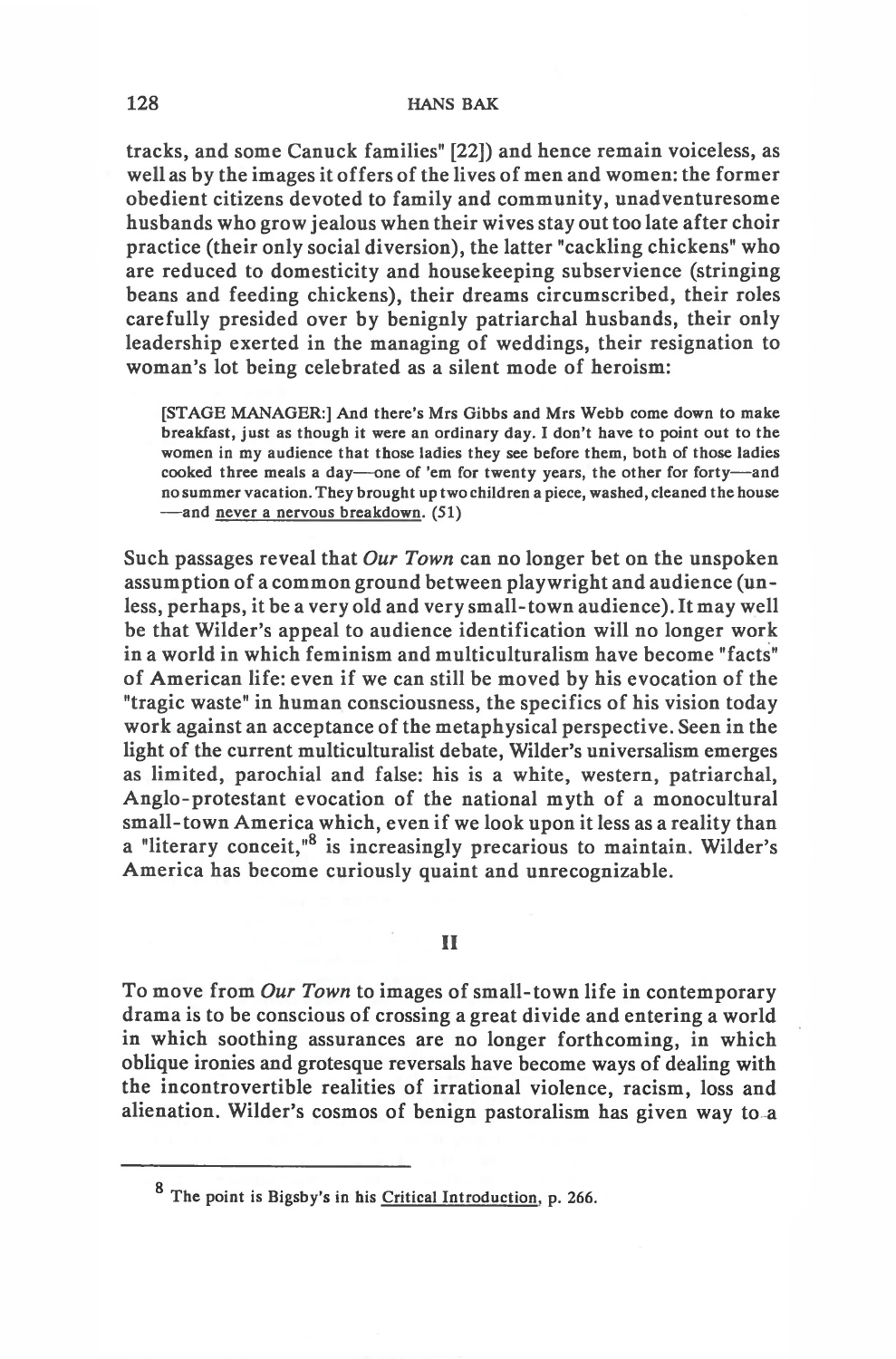world in which disturbance lurks beneath seemingly complacent surfaces of ordinariness, in which the abyss yawns where we least expect it. David Rabe's *Streamers* (1976) offers the paradigmatic image: one of three young recruits awaiting shipment to Vietnam, Billy is a white, blue-eyed, college-educated, sportsminded all-American kid from a small town in Wisconsin, who finds his belief in decency, intelligence and humanity at odds with less clean and less rational impulses, glimpses of which he has caught in his Wisconsin boyhood:

**[BILLY] Wisconsin's a funny place. All those clear-eyed people sayin' 'Hello' and lookin' you straight in the eye. Everybody's good you think and happy and honest. And then there's all of a sudden a neighbor who goes mad as a hatter. I had a neighbor who came out of his house one morning with axes in both hands. He started then attackin' the cars that were driving up and down in front of his house. An' we all knew 9 why he did it, sorta ... It made me wanna be a priest ...**

Later in the play Billy will come to the horrifying realization that he, too, harbors a latent capacity for irrational violence as he catches himself in the act of confronting a black fellow soldier, razorblade in hand, and ready to kill another human being for crossing racial and sexual boundaries in what to Billy would be an unendurable act of homosexual miscegenation. To his own terror he is no more immune to the realities of racism, sexism and violence which lurk underneath the seemingly pastoral and benign surface of his small-town midwestern upbringing than his axe-swinging neighbor.

Two recent plays by women— which, like *Our Town,* won Pulitzer Prizes for their authors: Beth Henley's *Crimes of the Heart* in 1981 and Marsha Norman's *'night, Mother* in 1983— likewise offer powerful dramatic images of the grotesque, irrational and sometimes tragic violence simmering below the placid, sunny surface of civilized, petitbourgeois small-town life, in particular in the lives of its women. Both plays, also, as if in counterpoint to Wilder's non-realistic but ultimately soothing theatrical mode, resort to a starker mode of dramatic realism to explore the disturbing dimensions below the surface.

Set in a small-town Southern community with a deceptively pastoral name, Hazlehurst, Mississippi, Henley's *Crimes of the Heart* unfolds the troubled, dislocated lives of the three MaGrath sisters Lenny, Meg and Babe, who have been living in their grandfather's house since their mother, abandoned by her husband, got "national coverage"<sup>10</sup> by

**<sup>9</sup> David Rabe, Streamers: A Drama in Two Acts (New York: Samuel French, Inc., 1976), p. 47.**

**<sup>0</sup> Beth Henley, Crimes of the Heart (1982; New York: Penguin Books, 1986), p. 30. All subsequent page references in the text will be to this edition.**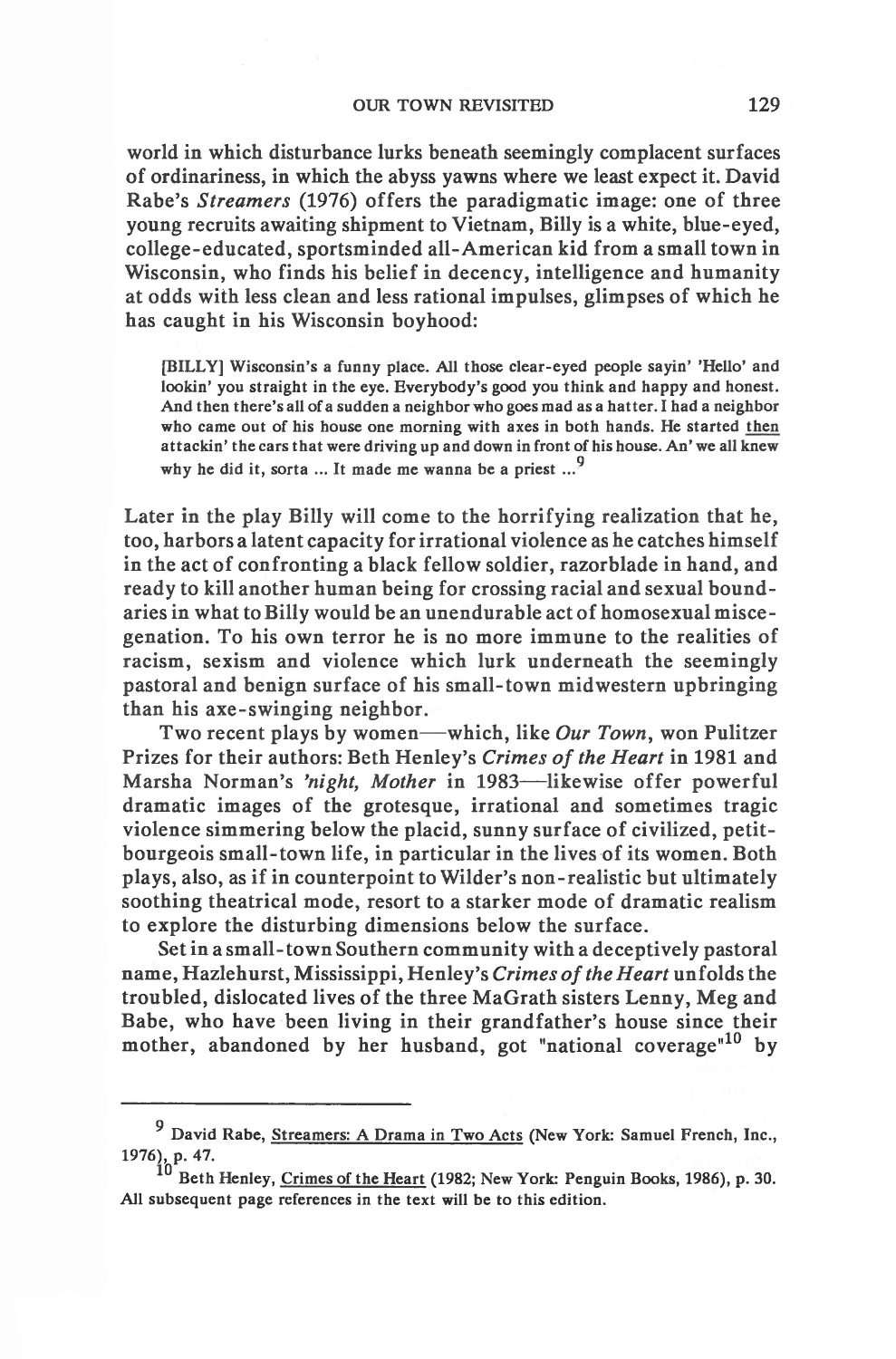### **130 HANS BAK**

hanging herself in the basement together with her yellow cat. Ever since, crisis and disaster have struck the sisters' lives to the point of melodramatic overkill. Lenny, the oldest, has been holding the family fort and taking care of a dominant grandfather now dying of a stroke in the hospital. Pathetically lonesome, with a martyr-like talent for comical self-abasement, she has grown convinced that no man will ever love her as a whole woman on account of a "shrunken ovary" (34); she has broken off her one relation with Charlie, which she had initiated through a picture advertisement with the "Lonely Hearts of the South" club (35), and has subconsciously begun to identify herself with the old and infertile: her dead grandmother (whose sunhat and garden gloves she has taken to wearing) and her dear old horse Billy Boy, the announcement of whose death-by-lightning is disproportionately unsettling to her. Where Lenny is easily cowed and considerate to the point of selfvictimization, Meg is defiant, level-headed and selfishly assertive. The "excuse" (66) for letting Meg have her way has always been that it was she who found the mother's body hanging in the cellar; afterwards she had steeled herself against pain, weakness and vulnerability by forcing herself to look at the most horrifying pictures of mutilated faces in a book on skin diseases and staring at a poster of crippled children, before gorging herself on icecream. Seemingly in control, Meg, too, has suffered crisis: her high ambitions for a singing career in California having failed, she has been forced to take a job as a clerk with a dog-food company, only to plunge into a nervous breakdown over Christmas. Now, out of the psychiatric ward, she is home, hating herself for her dependence on her grandfather's approval (yet unable to escape his patronizing influence) and plagued by guilt for the damage she has caused to Doc, a former lover who became crippled when the roof of the shed where they were celebrating the coming of Hurricane Camille caved in. The youngest sister, Babe, is even worse off: manoeuvered into marriage (by her grandfather) to "the richest and most powerful man in all of Hazlehurst," Little Babe ("always the prettiest and most perfect of the three") was expected to "skyrocket right to the heights of Hazlehurst society" (21-22). Now, after six years of a marriage marked by loneliness, emotional deprivation, and sexual brutalization, she has managed to avoid her mother's example of suicide by turning her violence full-blast upon her husband, shooting him in the stomach (while aiming for the heart). Bailed out of prison, she comes home to await sentence, forlorn yet exuberant, in a daze of unawareness yet convinced that jail will be "a relief" (33) since it will free her from patriarchal dominance and allow her to practice her saxophone.

There are more than enough "skeletons in the MaGraths' closet" (6) to guarantee a garishly concocted melodrama spiced with just the right dosis of feminist sentiment to vouchsafe commercial success, but Henley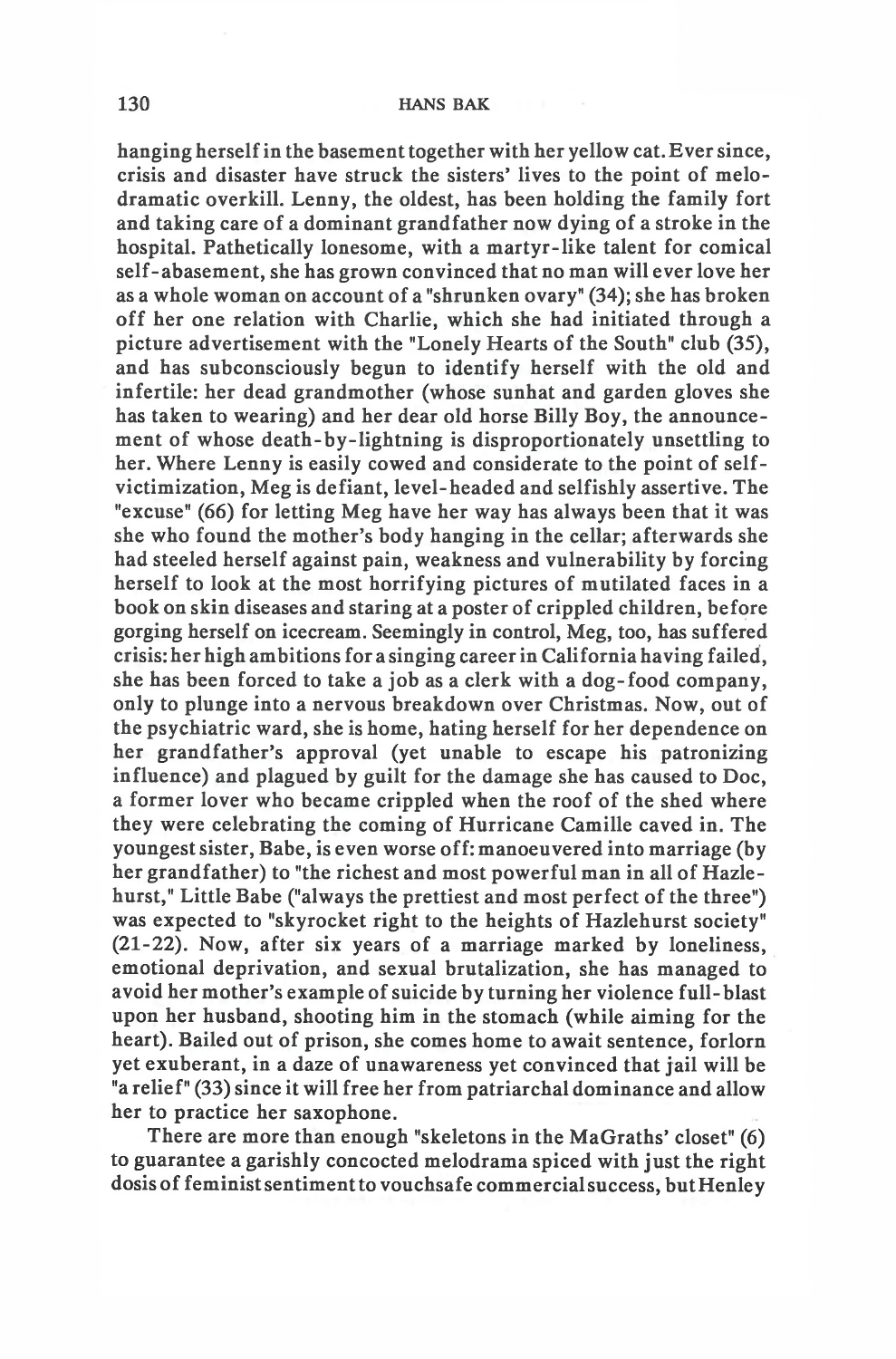guards against such pitfalls partly by a tragi-comic tonal complexity (of which more later), partly by playing out the lives of the MaGrath sisters against a small-town Southern background so appallingly banal that it gives a touch of heroism to even their bizarre fumblings to attain some dignity and self-worth. As Colby H. Kullman has suggested, "Henley's protagonists inhabit a Southern wonder world packed with the cheap, the garish, and the vulgar— beehive hairdoos and Tiger Claw perfume, blue rum Koolade and little colored marshmallows; soap on a rope and salt and pepper shakers shaped like little crocodiles."<sup>11</sup> In *Crimes of the Heart* the social spirit of small-town life is incarnated by the MaGraths' cousin, Chick Boyle, who as committee head of the Ladies' Social League feels responsible for upholding the community standards of (especially female) decency and conformity and who is deeply shamed by all the scandal in the family. Caricaturally seen, she is the dainty Southern belle- $cum$ - village gossip, who will insist on calling the sisters by their full Christian names (Lenora Josephine, Margaret, Rebecca), mostly cares for outward appearance and social standing, and dutifully fills the expected female functions of periodic reproduction and moral guardianship. Behind her poses of the efficient social regulator and the suffering mother, she is insufferably selfish, ostentatious and insensitive, less concerned with helping the sisters cope with their misfortunes than with the social repercussions of their unorthodox behavior: Babe, she fears, will be "incurring some mighty negative publicity around this town" and Meg's "loose reputation" as "cheap Christmas trash" (6) will certainly not help. The sisters' fierce dislike of "Chick the Stick" (27) or "Little Chicken" (28) is a measure of their imperviousness to the pressure for conformity to small-town life. When Lenny, who throughout the play has been at her cousin's beck and call, finally claims the right of territory and with a broom drives Chick out of *her* home and up into a mimosa tree, she thereby not only asserts her personal autonomy but frees herself from dominion by the crippling conformity of hypocritical small-town life.

Nothing so points up the false-fronted hypocrisy of Hazlehurst, Mississippi, as the fact that Zachary Botrelle, its "richest and most powerful" (21) citizen and member of the state senate, can be exposed as a bullying redneck engaged in "shady, criminal dealings" (42) which, besides "graft, fraud, forgery, as well as a history of unethical behavior" (108), includes habitual sexual brutalization of his wife. It is equally damning, however, that the local lawyer hired to establish justice in Babe's case is twenty-six-year-old Barnette Lloyd, caricaturally seen

**<sup>11</sup> Colby H. Kullman, "Beth Henley's Marginalized Heroines," Studies in American Drama. 1945-Present 8, 1 (1993), 21.**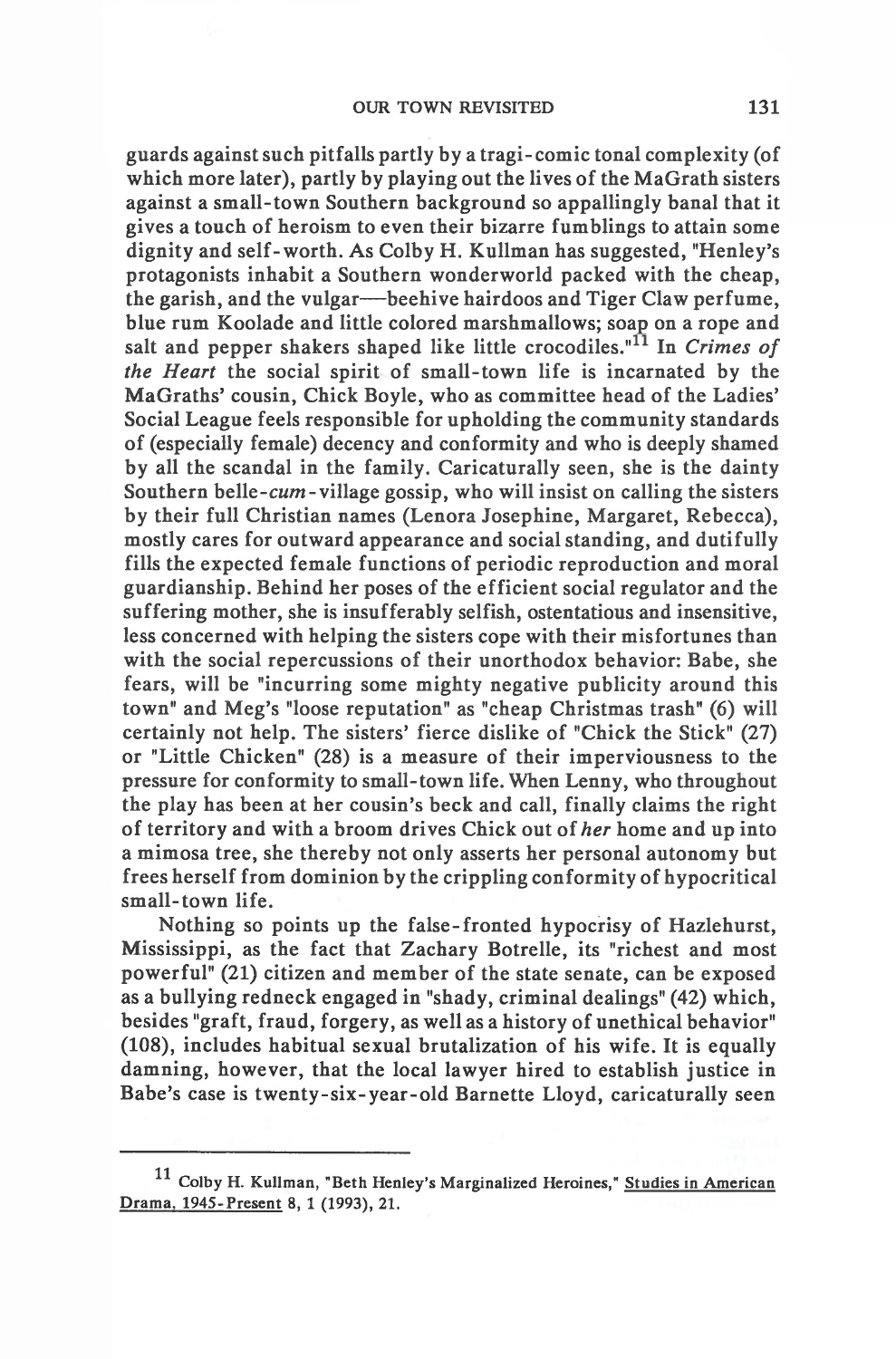as "a slender, intelligent young man with an almost fanatical intensity that he subdues by sheer will" (40). Lloyd's comically intense fanaticism, however, is not oriented towards the disinterested service of justice and legal probity but towards the attainment of suspect private goals: he makes no secret of the fact that he has "a personal vendetta to settle" (41) with Botrelle and that, having more than a professional interest in Babe, he is not above using devious blackmailing schemes himself. Justice in Hazlehurst is thus presented as a muddled and thwarted sexist game, a selfishly motivated battle of male egos over a woman. Henley's indictment of the small-town South is sharpest, however, where it concerns the taboo combination of sex and racism: for as in Rabe's play, the violence erupts when Babe, in her desperate loneliness, transgresses the boundaries of race and sex by making love to a neighborly fifteen- yearold black boy, Willie Jay, a fact shocking even to worldly Meg ("I didn't even know you were a liberal" [48]). And lawyer Lloyd, for all his innocuousness, is shrewd enough to realize that, of the two, sexual harassment of the wife is still regarded the lesser crime. As he tells Babe: "Believe me, it is in our interest to keep [Willie Jay] as far out of this as possible" (56).

Henley's small-town world, far from Wilder's, is one without moral certitudes or universal absolutes: in a world in which all is contingent and askew, the marginalized, oblique perspective may well be the only strategy of survival left. If their unorthodox behavior has driven the MaGrath sisters to the margin of the community, their adoption of a slanted, incongruously ironic perspective on their lives and situation (while less a matter of conscious choice than of tragic enforcement) may well be their saving grace. Not only does it form a way of eluding the tyranny of the normal, more importantly it forms a shield against a reality of loss, loneliness and pain, which otherwise might be unendurable. As several critics have noted,  $12$  though the MaGrath sisters are seemingly besieged by tragedy at every turn, their response is often disproportionately hilarious and incongruously comic or bizarre. As Gerald Berkowitzhas suggested, it is the sisters' "moral and emotional displacement" that makes their response "always somehow just off-centre":<sup>13</sup>

**<sup>12</sup> See, for example, Jean Gagen, "'Most resembling unlikeness, and most unlike resemblance': Beth Henley's Crimes of the Heart and Checkov's Three Sisters," Studies in American Drama: 1945-Present 4 (1989), 121; and Billy J. Harbin, "Familial Bonds in the Plays of Beth Henley," Southern Quarterly 25 (1987), 82-83.**

**<sup>13</sup> Gerald M. Berkowitz, American Drama of the Twentieth Century (London and New York: Longman, 1992), p. 200.**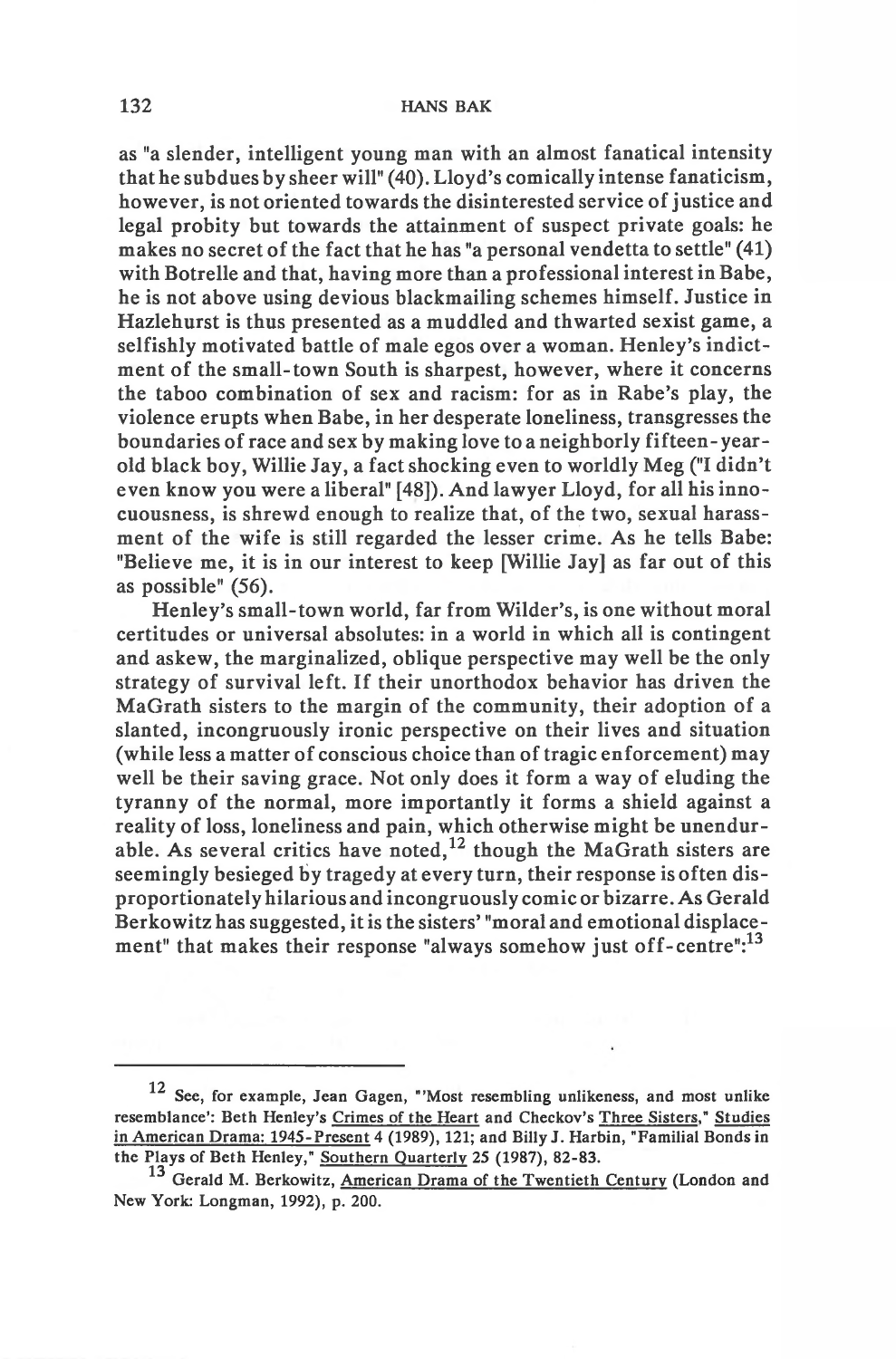**MEG: So, Babe shot Zackery Botrelle, the richest and most powerful man in all of Hazlehurst, slap in the gut. It's hard to believe.**

**LENNY: It certainly is. Little Babe— shooting off a gun. (21)**

Ironic incongruity is the order of the day. Explanations are grotesquely inadequate (why did mother hang herself? "She had a bad day. A real bad day" [31]; why did Babe shoot Zackary? "I just didn't like his stinking looks!" [27]), reactions are disrespectfully comic (why is Lenny so shy with men? "MEG, *biting into an apple*: Probably because of that *shrunken* ovary she has./ BABE, *slinging ice cubes:* Yeah, that *deformed* ovary" [34]). The news of Billy Boy's death-by-lightning elicits genuine tears, while an inadvertent reference to Grandpa lying in a coma sets off an explosion of laughter. Lenny's euphoric mood of regained selfconfidence ("My courage is up; my heart is in it; the time is right! No more beating around the bush! Let's strike while the iron is hot!") is ironically juxtaposed to Babe's growing determination to commit suicide ("Right! Right! No more beating around the bush! Strike while the iron is hot!" [115]). Likewise, Babe's confession of how she shot her husband, then made herself a giant pitcher of highly sugared lemonade before following up *his* suggestion that she call the hospital, is so dazed and innocuous that it seems to bespeak a blurred or distorted perspective on reality, one befitting a world cubistically thrown out of kilter. Even Babe's suicide attempt is made grotesquely comical by an ironic mode of presentation: first we hear a comic thud upstairs as the hanging rope snaps, then (rope still about her neck) we watch her make comically ineffectual attemps to gas herself with her head in the oven, even struggling to light a match to give the gas a helping hand, before an epiphany about her mother's death causes her to bump her head against the oven, at which point she is found and counseled by Meg. If Henley's undercutting mode of ironic comedy precludes any sense of real tragedy, it also prevents the play from keeling over into the sentimental and melodramatic. Humor— oblique, grotesque, bizarre, incongruous— thus functions not only as a crucial strategy of defusion— of anxiety, tension, pain— in the lives of the MaGrath sisters, as a dramatic strategy it likewise forms the saving grace of Henley's play.<sup>14</sup>

In a world as oblique as that of the MaGraths in Hazlehurst each of the sisters yet strives and manages to attain some foothold in a regained

**<sup>14</sup> A second crucial strategy of defusion for the MaGrath sisters is food, in particular an obsession with rich nutrients as a way of warding off pain. For a discussion of the role of food and drink as opiates and narcotics in Henley's play, see Billy J. Harbin, "Familial Bonds," pp. 85-86, and, more especially, Laura Morrow, "Orality and Identity in 'night, Mother and Crimes of the Heart," Studies in American Drama, 1945- Present 3 (1988), 30- 38.**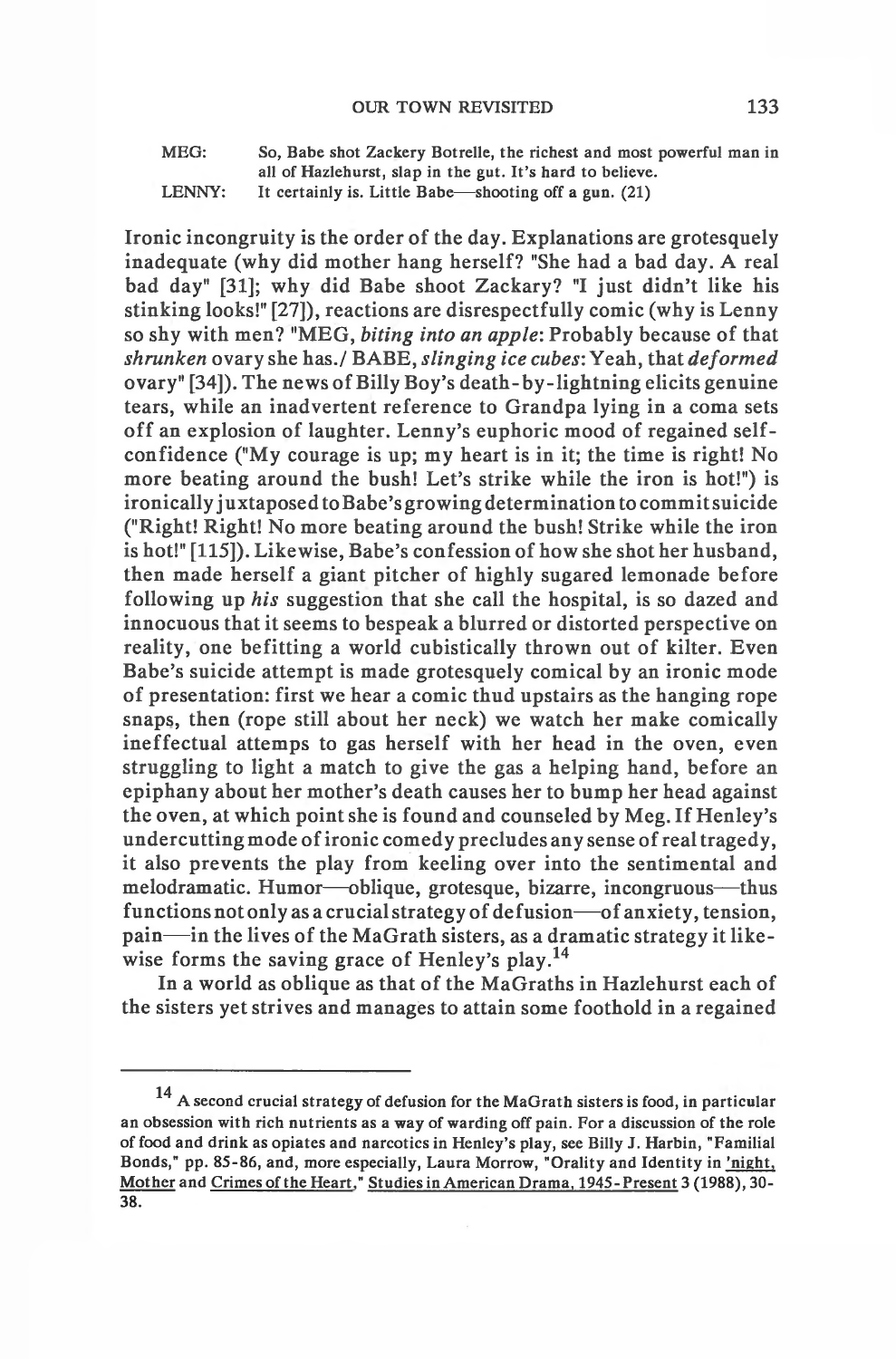sense of self-worth. A fter a therapeutic night of driving and drinking in the moonlight with "Doc" Meg realizes that she did not ruin his life as she had always guiltily assumed. Most importantly, by being able to care again for someone, she finds that there is no harm in being vulnerable, hence no need to keep on anesthetizing herself against pain and weakness, hence no need to keep on lying about herself to grandfather (who, ironically enough, has meanwhile sunk into what promises to be his final coma). Her singing restored, Meg can now become the catalyst of change for others. Lenny, too, faced with the prospect of a life without grandfather, finally musters the courage to act on her own, chase Chick out of her home and "untell" (102) the breakup of her relationship with Charlie. Babe, in turn, has come to realize that, unlike her mother, she is not alone. Where even Lenny had for a moment suspected her of being "in-the-head-ill" (17), Babe is now assured of her fundamental sanity by Meg ("Why, you're just as perfectly sane as anyone walking the streets of Hazlehurst, Missisippi" [119]) and counseled on survival tactics ("But, Babe, we've just got to learn how to get through these real bad days here. I mean, it's getting to be a thing in our family" [120]).

Babe is saved from suicide at least long enough to witness the play's final moment, as the three sisters gather around a gigantic birthday cake for Lenny, in a magic moment of community and sisterhood, a fleeting image of childlike happiness, surprise and togetherness ("birthday cake for breakfast" [124]). The scene is frozen as the lights "change and frame them in a magical, golden, sparkling glimmer," with saxophone music continuing to play beyond the dimming lights, suggesting that, even if this is only a fleeting moment of benignity, it will yet persist as a sustaining memory. Had it not been for the women's laughter throughout the play, with sisterly affection being offset by biting quarrels, resentment and betrayal, the final moment might have been shamelessly sentimental and wishfulfilling, a "happy ending" of a sort we no longer believe in. As it is, it effectively brings together a number of motifs spun subtly through the play: by bringing us back to the opening scenes where Lenny in pathetic loneliness sits singing "happy birthday" to a candle clumsily stuck in a cookie, the play's closing moment images its progression from isolation to community. Since this is the day when Lenny's new self has seen the light, Lenny's birthday cake, moreover, unlike what the icing spells, is appropriately *not* a day late, while Babe's desire to play the saxophone— symptom of her striving for a truly autonomous mode of being—is symbolically consolidated in the continuing sound of the saxophone heard at the end of the play. Perhaps, also, we are meant to hear in this "birthday cake at breakfast" a more ambivalent and disturbing echo of the "banana splits at breakfast" offered by the grandfather on the day of the mother's funeral (72-73), which taught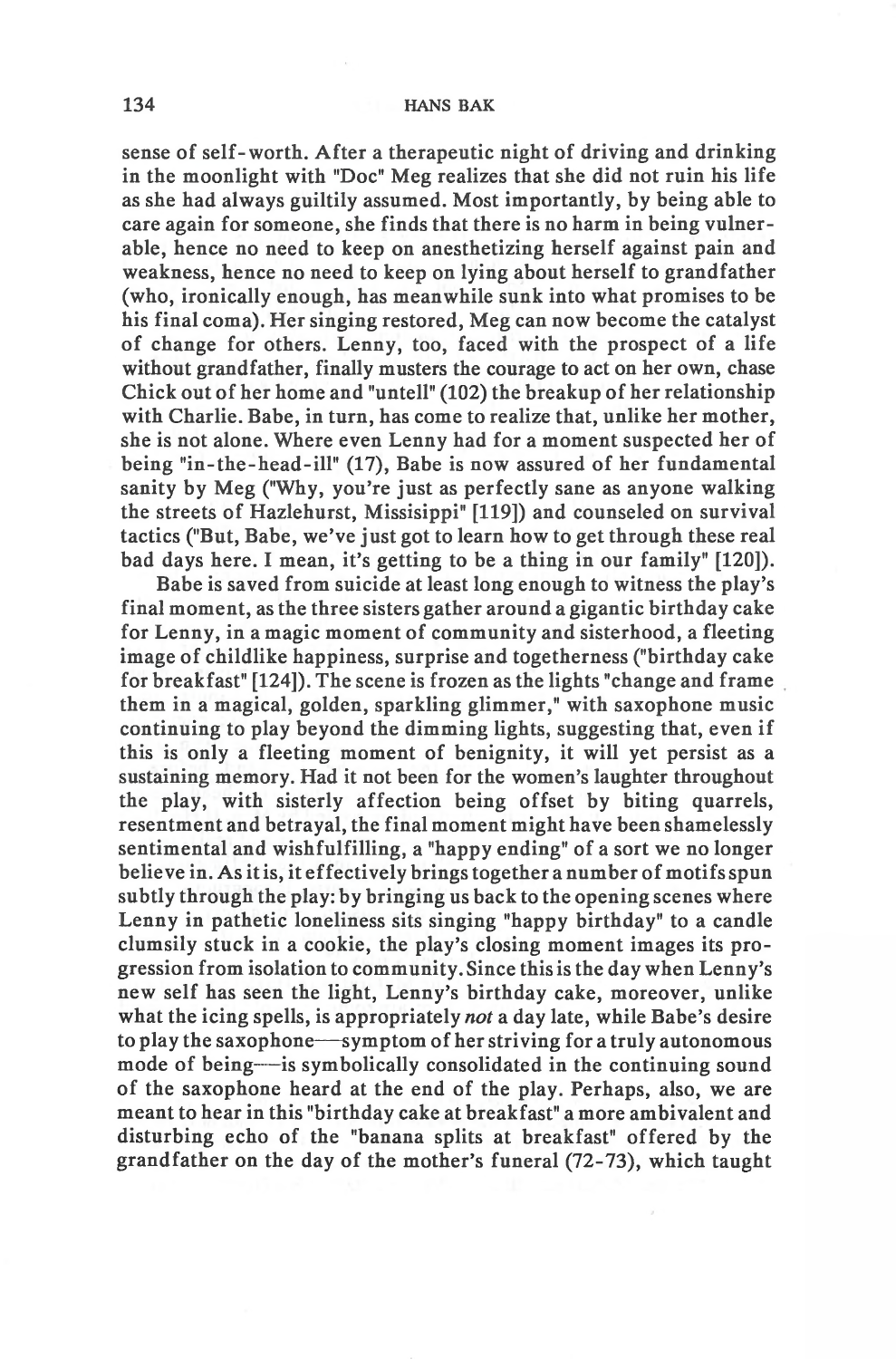the girls for life to defuse anxiety and pain through the consumption of massive quantities of richly nourishing foods.

In the end, we should be careful not to claim too much for a play which, for all its entertaining and even moving qualities, remains limited in depth, scope and resonance. While the oblique humor prevents the play from lapsing into melodrama, it also subsumes potential tragedy into a soothing spirit of benignity and prevents us from truly feeling the moments of crisis, despondency, alone-ness and suicidal despair in these women's lives.

Ill

Marsha Norman's masterful *'night, Mother* will not easily rouse such skeptical afterthoughts. Where in Wilder the breakthrough of realism serves a soothing rather than disquieting cosmic perspective, and where in Henley the potentially tragic is subsumed in a comic-grotesque mode of Southern Gothic, Norman's is a vindication of unmediated dramatic realism at its most powerful, moving, tragic, and disturbing. The play gives us the last evening in the life of Jessie Cates, forty-ish and epileptic, who announces to her innocuously possessive mother Thelma that this night she will commit suicide. What ensues is (in Norman's words) "a gladiator contest where the point is to keep the other person alive,<sup>"15</sup> a play that in its unremitting focus on the private lives of these two women can plumb to tragic depths of feeling and perception; as Robert Brustein has observed, Norman is "an American writer with the courage to look unflinchingly into the black holes from which we normally turn our faces."<sup>16</sup>

In giving voice and dramatic form to the silent lives of "little women" in the small-town, semi-rural, lower-middle-class "New South," *'night, Mother* may be taken as the equivalent in drama to "neo-realism" in fiction (one thinks of Raymond Carver or Bobbie Ann Mason, the latter, like Norman, from Kentucky). Jessie hails from a family mired in "little" things, the cluttering trivia of everyday domestic life that are so profusely present in the play— both in the mercilessly naturalistic setting and in the speech of mother and daughter— and that add up to a rich mosaic of petty, quotidian detail, as if to underscore Thoreau's adage, in *Walden*, that "our lives are frittered away by detail." Appropriately, the play opens with Thelma expressing her mortification at the coconut

**<sup>15</sup> "Marsha Norman," in: David Savran, In Their Own Words: Contemporary American Playwrights (New York: Theatre Communications Group, 1988), p. 185.**

**Robert Brustein, "Don't Read This Review!" New Republic 188 (May 2,1983), 27.**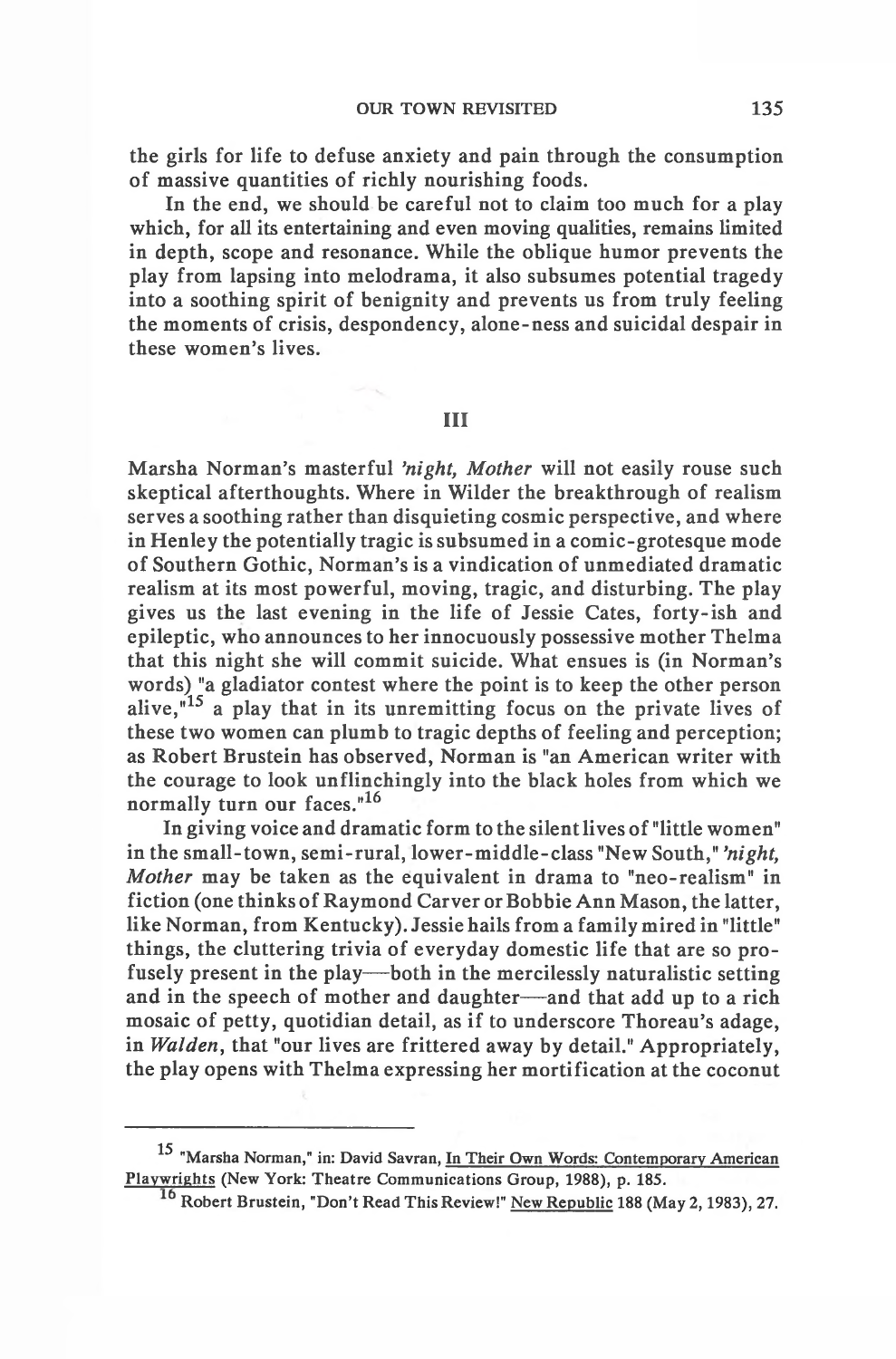having fallen off the last "snowball" cupcake in the house: "I hate it when the coconut falls off. Why does the coconut fall off? $17$ <sup>17</sup> Though it is Jessie who announces her intended suicide, her mother is fully as lost: unwilling or unable to face the truth about herself, her past, her loveless marriage, she leads an unthinking, unexamined life, submerging critical self - awareness in trivial domestic routines, an empty, gossipy friendship with Agnes, and a self-indulgent reversal of mother-daughter roles: she has grown dependent on her child for the provision of sweets and goodies and the practical organization of her life, while Jessie has taken over the mother's task of automatic service and the provision of responsible and healthy food (left to herself, the mother would refuse to drink milk and consume only sweets and tunafish).18 Norman's lean, sparsely poetic dialogue is wholly consonant with the limited boundaries of these women's lives and characters, yet the play leaves their human dignity intact. As the stage directions indicate: "Under no circumstances should the set and its dressing make a judgment about the intelligence or taste of Jessie and Mama. It should simply indicate that they are very specific real people who happen to live in a particular part of the country. Heavy accents, which would further distance the audience from Jessie and Mama, are also wrong" (3). Any touch of condescension that might interfere with close audience identification is to be avoided. Playing time, indicated by a profusion of clocks on stage, coincides with real time; there is no intermission. Nothing must distract the audience from being drawn into the play's relentless crescendoing to its inexorable conclusion, as Jessie enters her bedroom for the final shot through a door which has been the "focal point" of the set throughout: "a point of both threat and promise ... an ordinary door that opens onto absolute nothingness" (3).

In Norman's play the black gulf opens on an average ordinary Saturday night, as Thelma sits waiting for her daughter to manicure her nails, only to be informed that that very evening her daughter intends to use her father's gun on herself. Knowing the extent of her mother's childlike dependence on herself, Jessie calmly and methodically programs her mother for a future without her, painstakingly working off her "schedule" of domestic routines, grocery lists and kitchen utensils; she has even drawn up a list of presents to be given at future birthdays and Christmases. Jessie's remarkable self-control, together with her "quirky sense of humor"  $(2)$ —"Jesus was a suicide, if you ask me"  $(18)$ —and Norman's unsentimental, clipped-down use of language, prevent the play

**<sup>17</sup> Marsha Norman, 'night. Mother (New York: Hill and Wang, 1983), p. 5. All subsequent page references in the text will be to this edition.**

**For a discussion of the role of food in the play, see Lynda Hart, "Doing Time: Hunger for Power in Marsha Norman's Plays," Southern Quarterly 25 (Spring 1987), 75-79, and** Laura Morrow, "Orality and Identity in 'night, Mother and Crimes of the Heart," pp. 23-30.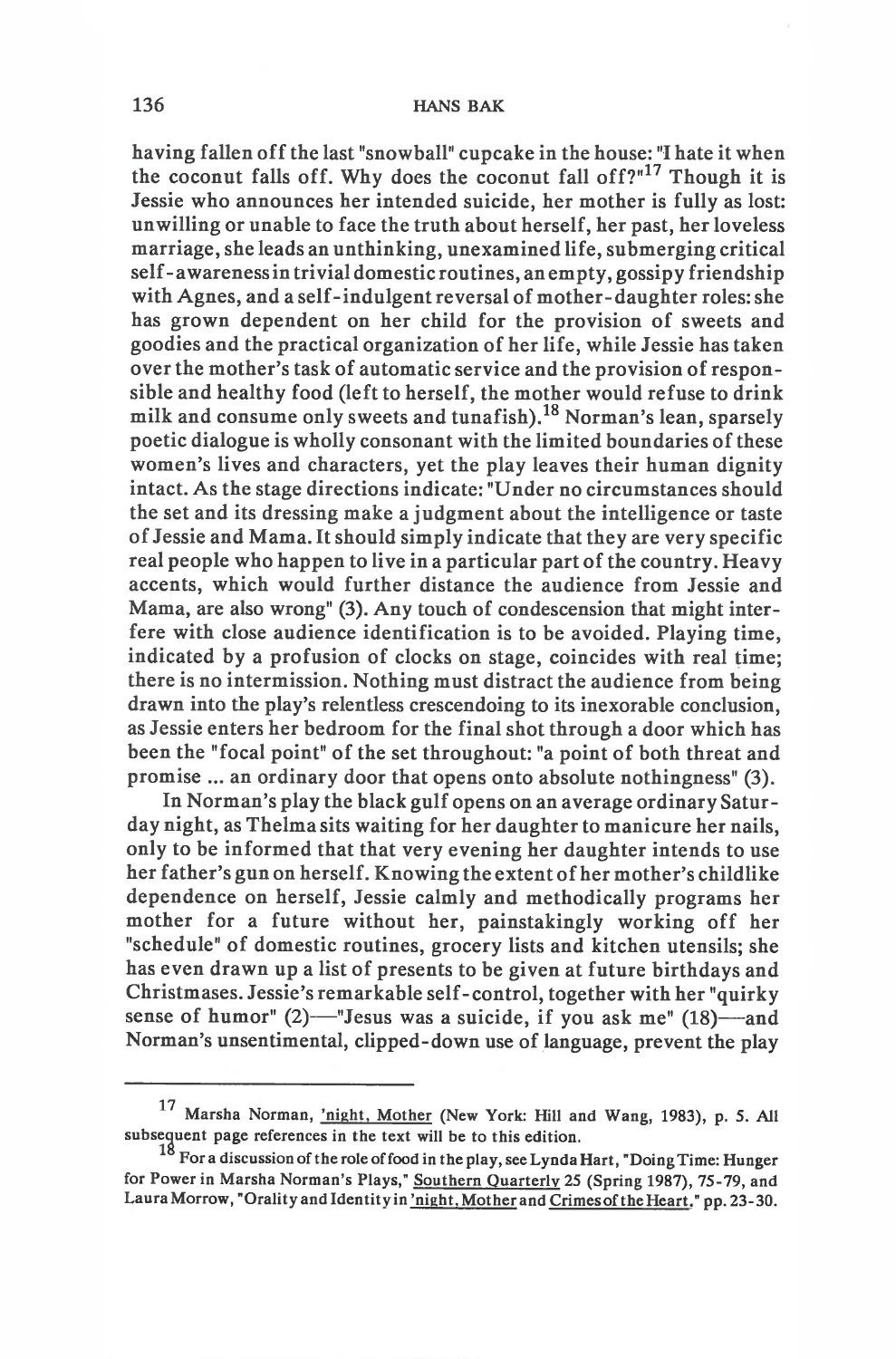from lapsing into pathos or melodrama, even as we are made aware of the strong emotions pulsating underneath Jessie's apparently cool and placid rationality. It is our foregrounded knowledge of Jessie's unshakable determination to leave life that gives trenchant poignancy to the ensuing dialogue and emotional battle between mother and daughter. For Jessie is also determined to use her last moments for a last desperate attempt to get through to her mother, hoping that in the face of death a degree of communication and understanding will come about that was impossible in a life mired in predictability, meaninglessness and futility:

| <b>MAMA:</b>   | How long have you been thinking about this?              |
|----------------|----------------------------------------------------------|
| <b>JESSIE:</b> | Off and on, ten years. On all the time, since Christmas. |
| MAMA:          | What happened at Christmas?                              |
| <b>JESSIE:</b> | Nothing.                                                 |
| MAMA:          | So why Christmas?                                        |
| <b>JESSIE:</b> | That's it. On the nose. (29)                             |
|                |                                                          |

As she tries to explain and justify her extreme decision to her mother, the reasons for her suicide emerge with painstaking, if understated clarity, as a series of real personal losses and grievances. The product of a loveless marriage, she feels abandoned by a dead father with whom she felt a special rapport that is still wilfully resented and not understood by Thelma (the father's contempt for his wife had found expression in his refusal to speak to her even on his deathbed, and in his making an alternative "family" of animals out of pipecleaners for his daughter). She has been abandoned by her husband Cecil, who could not cope with her epileptic condition, and still feels more deeply hurt, humiliated and rejected than she is willing to admit ("you don't pack your garbage when you move" [61]). Her teenage son Ricky, whose whereabouts she does not know, has become a petty criminal and dope addict. Knowing how much alike they are ("We look out at the world and we see the same thing: Not Fair"), she feels responsible for his failure: "He walks around like there's loose boards in the floor and you know who laid that floor, I did" (60). But mostly she has suffered from a lack of control and autonomy in her own life, symbolized most painfully in her unpredictable and uncontrollable epileptic seizures. She deeply resents the intrusion of her privacy by her brother Dawson and his wife Loretta who, as a result of her epilepsy, have become intimate with her without her having had a say in the matter ("They know things about you, and they learned it before you had a chance to say whether you wanted them to know or not. They were there when it happened and it don't belong to them, it belongs to you, only they got it" [23]). And her most incriminating accusation of her mother comes when she discovers (what her overly protective mother had always kept from her) that she has been epileptic from age five and not, as she had been led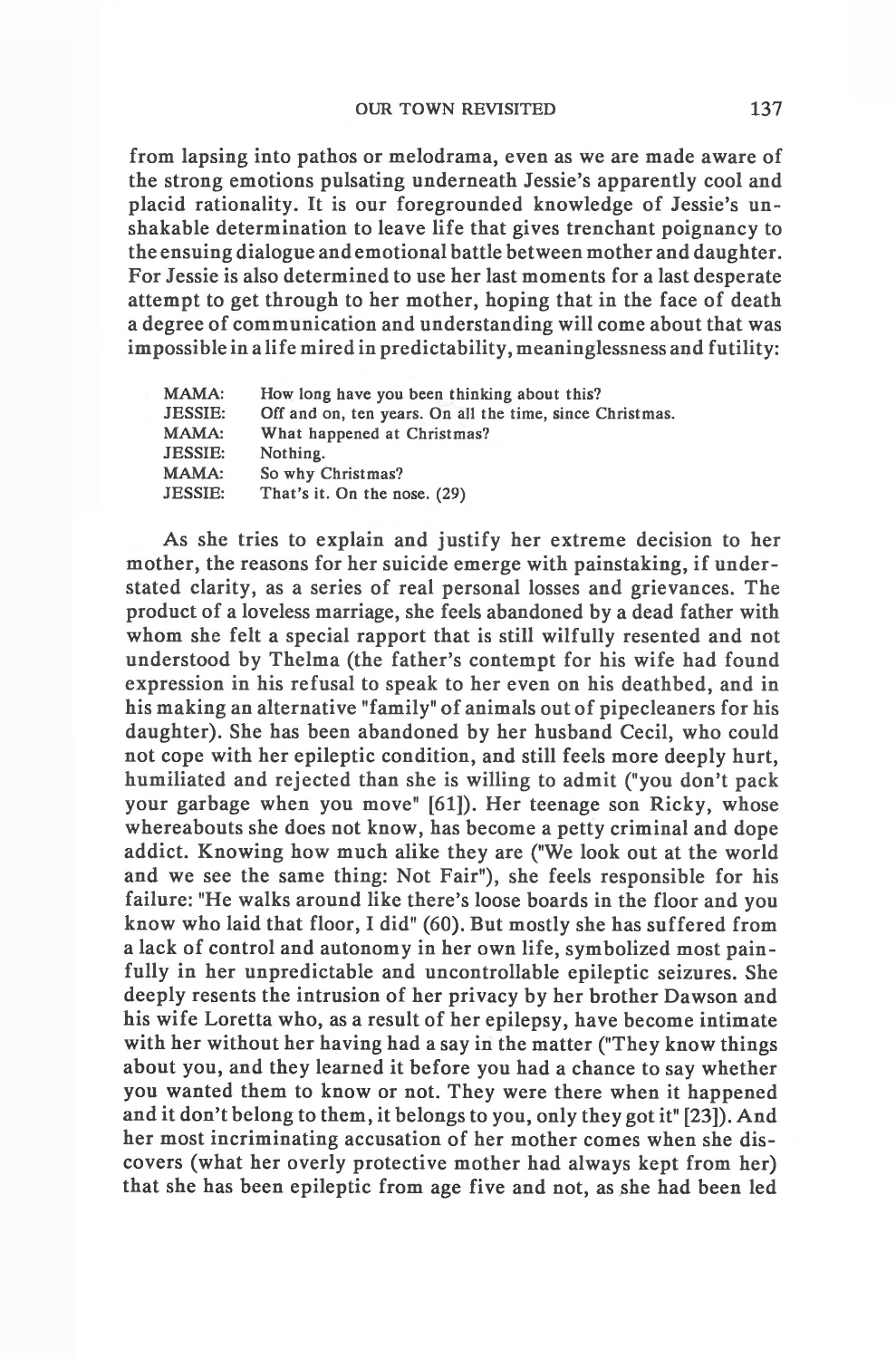to assume, since she fell off a horse during her marriage to Cecil: "That was mine to know, Mama, not yours" (70).

It is only recently that Jessie has gained sufficient physical stability (no seizure for "a solid year" [66]) and control over her memory and mind ("I'm feeling as good as I ever felt in my life" [66]) to act upon her realization that life has nothing better in store for her: "I'm just not having a very good time and I don't have any reason to think it'll get anything but worse. I'm tired. I'm hurt. I'm sad. I feel used" (28). Her most painful recognition is that her helplessness and powerlessness come from the loss and virtual absence of a sense of self, that, as a person, she has failed to develop and will not in the future:

**That's what this is about. It's somebody I lost, all right, it's my own self. Who I never was. Or who I tried to be and never got there. Somebody I waited for who never came. And never will. So, see, it doesn't much matter what else happens in the world or in** this house, even. I'm what was worth waiting for and I didn't make it. Me... who might have made a difference to me ... I'm not going to show up, so there's no reason to stay, except to keep you company, and that's ... not reason enough because I'm not ... very **good company. (Pause) Am I. (76)**

If Jessie's suicide comes out of a Bartleby-like state of "incurable forlornness," it is presented not primarily as the self-destructive offshoot of a severe depression or an accumulation of bleak disappointments, but as a conscious and autonomous act of choice ("MAMA: You don't have to. JESSIE: No, I don't. That's what I like about it" [27]), a premeditated and self-imposed moment of control, perhaps the sole avenue of selfdefinition open in a life so far entirely defined *for* her:

**I can't do anything... about my life, to change it, make it better, make me feel better about it. Like it better, make it work. But I can stop it. Shut it down, turn it off like the radio when there's nothing on I want to listen to. It's all I really have that belongs to me and I'm going to say what happens to it. And it's going to stop. And I'm going to stop it. So. Let's just have a good time. (36)**

Jessie's evening, in fact, is an extended "show" of control, an untriumphant vindication of her life which culminates in death. In the process, she subjects her mother to a reversal of positions, reducing her, in effect, to the very helplessness and powerlessness which have marked her own life as an epileptic daughter. As Jenny S. Spencer has suggested, however, "what Jessie ultimately demands from her mother is both infantile and impossible: not only complete control over the evening, but her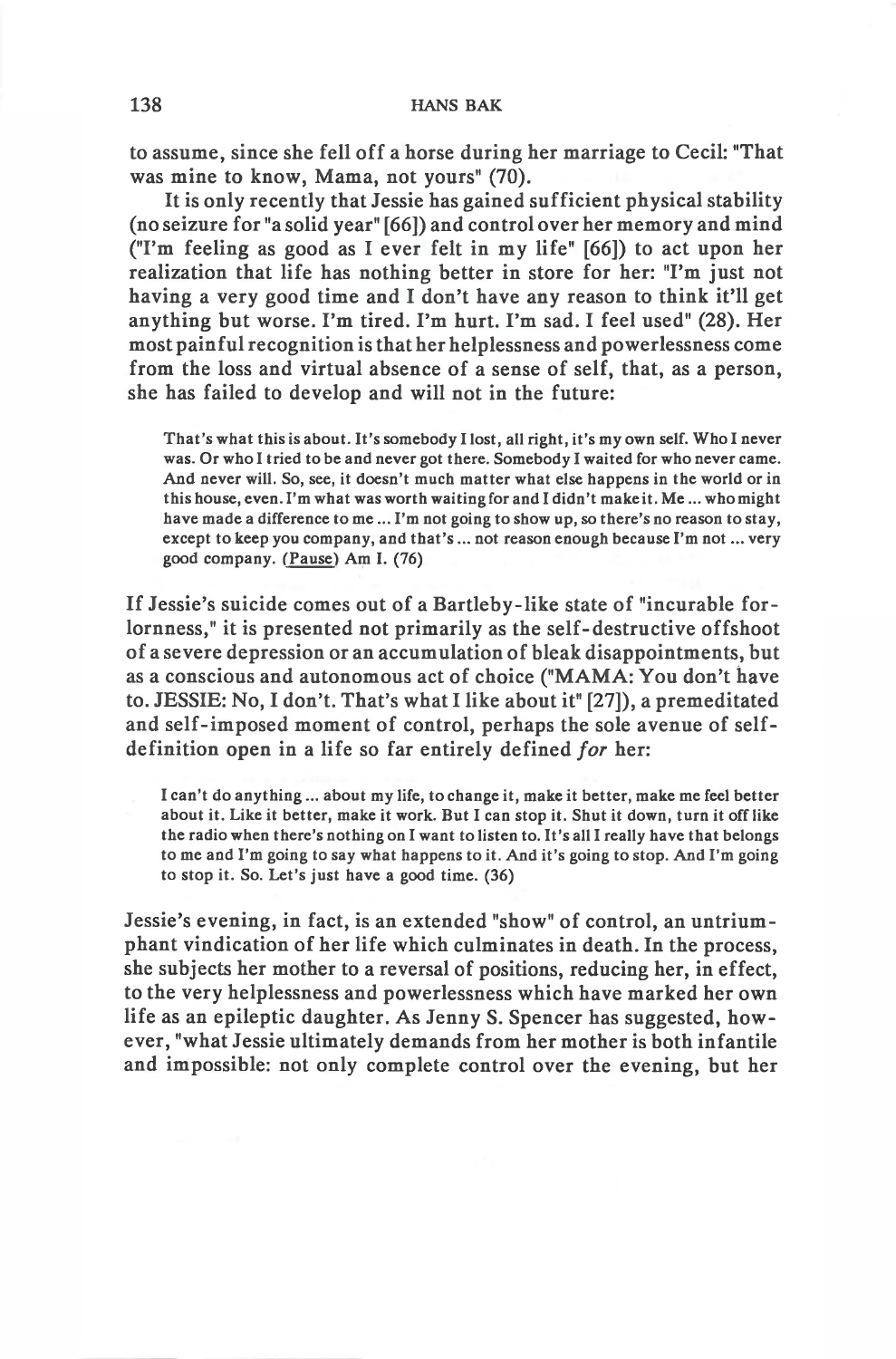mother's unqualified love, undivided attention, unmitigated support, and, with it, at least passive collaboration in the suicide."<sup>19</sup>

Understandably, Thelma, who has to so large an extent organized Jessie's existence for her (virtually picking a husband for her, taking her in the house after her marriage stranded, and providing her with "something ... to take care of" [32]: herself) will not give up her daughter's life without a battle-to-the-death. In the course of the play she will try everything in her power to avert the execution of Jessie's plan (even making hot chocolate with the milk she hates so much). We watch her being propelled through the entire range of human emotions and reactions— from disbelief, outrage, pity, contempt, through cruelty, despair, fear of death and physical aggression, to self-incrimination, guilt, and powerlessness— but every response, lacerating as it may be, bounces off the wall of Jessie's terrifying and unself-pitying "no". As Mama, screaming her desperate affirmation of life, realizes, Jessie is as impervious to her pleading as was her husband when he left his "gone fishing" sign: "Who am I talking to? You're gone already, aren't you? I'm looking right through you! I can't stop you because you're already gone!" (78)

Mama's position in the play is much like that of the narrator in Melville's "Bartleby the Scrivener": both muster everything in their personality to help save a lost human being, only to find that the other is indeed "incurably forlorn" and insists on its absolute preference. Both, also, are left with the sense of implication in the tragedy they were unable to avoid. "Ah, Bartleby! Ah, humanity!" cries Melville's narrator, in pitiful recognition of his own human inadequacy. In the end, Thelma can only crumple into helpless resignation as she sits there numbly taking in her daughter's instructions about what to say and do after the shot. When it comes, the shot makes her realize that noone can organize or control another person's life and that, in her possessive protectiveness, she has never truly "seen" her own daughter: "I didn't know! I was here with you all the time. How could I know you were so alone? ... Jessie, ch ild .... Forgive me. *{Pause)* I thought you were mine" (88-89). As she stands by the stove, holding the hot chocolate pan, Thelma stands eye to eye with the tragedy of misperception (of herself as much as of her daughter) that has been her life, a "tragic waste" and failure of human consciousness more commanding and disturbing than anything in Wilder's more cosmically oriented drama:

**How can I get up every day knowing you had to kill yourself to make it stop hurting and I was here all the time and never even saw it. And then you gave me this chance**

**<sup>19</sup> Jenny S. Spencer, "Norman's 'night. Mother: Psycho-drama of Female Identity," Modern Drama 30 (1987), 370.**